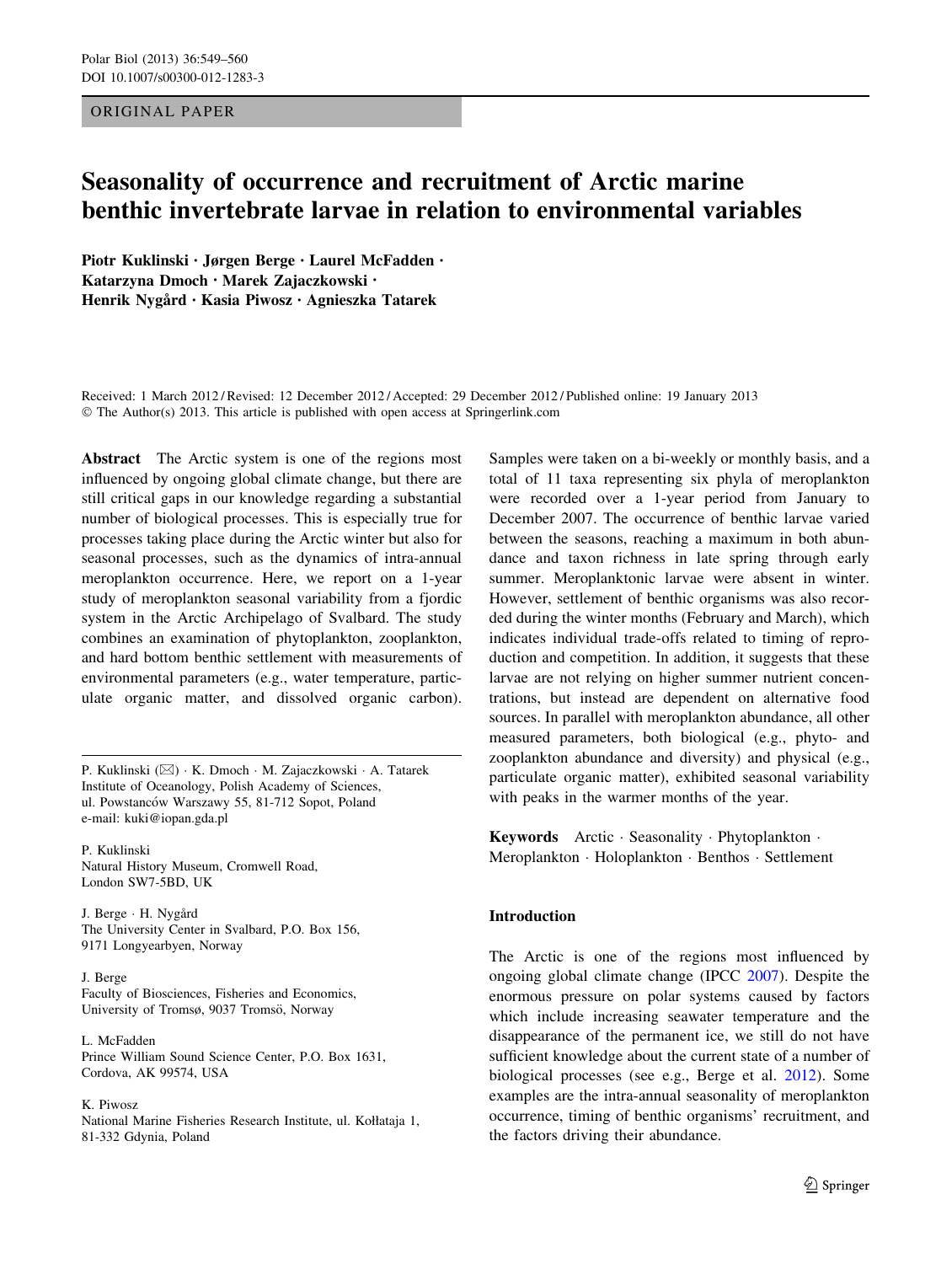Larval dispersal away from maternal populations enables organisms to avoid inbreeding and is an important factor for maintaining genetic diversity (Grosberg and Quinn [1986](#page-10-0)). Colonization of new areas may also lower intra-specific food competition between individuals. Survival and distribution are largely dependent on water column processes, and range requirements for water temperature, salinity, and type of food by larvae are often considered to be narrower than those of the adult organisms (Thorson [1950;](#page-11-0) Calabreses and Davis [1970\)](#page-10-0). Larval stages are thus often the most sensitive stage in the life cycle of many benthic organisms.

Although the importance of the larval phase for benthic organisms is recognized, little attention has been paid to meroplankton ecology, in particular in the Arctic. Since the first study of Arctic meroplankton by Thorson ([1936\)](#page-11-0), only a few and mostly recent studies have focused on the occurrence of meroplankton in relation to environmental conditions (Mileikovsky [1968](#page-10-0); Andersen [1984](#page-10-0); Clough et al. [1997](#page-10-0); Timofeev [1998](#page-11-0); Schlüter and Rachor [2001](#page-11-0); Fetzer and Deubel [2006;](#page-10-0) Fetzer and Arntz [2008](#page-10-0)). Some information on meroplankton spatial and temporal distribution has been provided by investigations of Arctic macrozooplankton (Willis et al. [2006;](#page-11-0) Walkusz et al. [2009\)](#page-11-0) or seasonality of ecosystems at local functional levels (e.g., zooplankton, phytoplankton) (Point Barrow Alaska— MacGinitie [1955](#page-10-0); Spitsbergen—Weslawski et al. [1988,](#page-11-0) [1991\)](#page-11-0). At present, it is accepted that the Arctic currents might govern meroplankton distribution (Mileikovsky [1968;](#page-10-0) Clough et al. [1997](#page-10-0); Schlüter and Rachor [2001](#page-11-0)). However, biological processes taking place in the water column (e.g., phytoplankton blooms) also seems to influence meroplanktonic abundance (Willis et al. [2006\)](#page-11-0). Some meroplankton species (cirripeds, polychaetes) were present in an Arctic ecosystem starting at the end of April and lasting throughout June (Willis et al. [2006](#page-11-0); Walkusz et al. [2009\)](#page-11-0). The appearance of meroplankton immediately followed the spring phytoplankton bloom (mid to late April), suggesting a link between these phenomena. There are also indications that the local species pool of adult organisms on the sea floor plays a crucial role in the invertebrate larval species composition and abundance observed in the water column (Mileikovsky [1968;](#page-10-0) Clough et al. [1997\)](#page-10-0). While there are some data on intra-annual meroplankton dynamics (e.g., Thorson [1936;](#page-11-0) Andersen [1984](#page-10-0)), studies on seasonal variation of meroplankton above the Arctic circle over an entire year are, to our knowledge, lacking. More numerous Antarctic studies revealed a high diversity of meroplankton often exceeding one hundred taxa (Stanwell-Smith et al. [1999;](#page-11-0) Bowden et al. [2009\)](#page-10-0). Investigations on invertebrate larvae in the Antarctic show pronounced seasonality in their abundance and taxon composition (Stanwell-Smith et al. [1999;](#page-11-0) Bowden et al. [2009](#page-10-0)). Both number of taxa and individuals were highest during austral summer (Stanwell-Smith et al. [1999](#page-11-0); Bowden et al. [2009](#page-10-0)). In the Arctic, as in other strongly seasonal environments (sub-Arctic, Antarctic), we expect meroplankton larvae presence and abundance to have defined periods of occurrence linked to seasonally fluctuating resources (e.g., food).

Understanding meroplankton variability over all seasons will help reveal breeding strategies of benthic organisms, which for many Arctic species remains virtually unknown. Meroplankton differences in timing and longevity of occurrence in the water column suggest that these strategies can be very complex. The concept of capital and income breeding was first introduced by Drent and Daan [\(1980](#page-10-0)) and then modified by Stearns ([1992\)](#page-11-0). The capital breeder is defined as an organism that uses stored energy for reproduction. In contrast, the income breeder relies on energy obtained during the reproductive period rather than stored energy. This concept is based on vertebrate life history, but it has a broad application across all phyla including marine invertebrates (see Varpe et al. [2009](#page-11-0); Nygård et al. [2010\)](#page-10-0). Theoretically, for Arctic benthic organisms with planktotrophic larvae feeding in the water column, the most beneficial timing for reproduction would be just prior to the period of highest food abundance, assuming that the phytoplankton bloom is the primary food source. For organisms with lecitotrophic larvae, which are less dependent on water column resources, reproduction and settlement would be most beneficial prior to the phytoplankton bloom. Settled larvae would benefit from the occurrence of very abundant phytoplankton resources, increasing their fitness and chances of survival during the polar night, when food resources are limited or essentially absent. However, limited information (e.g., Willis et al. [2006](#page-11-0); Piwosz et al. [2009;](#page-11-0) Walkusz et al. [2009](#page-11-0)) indicate that Arctic meroplankton occur both during the polar summer and autumn, long after phytoplankton peak abundance. We therefore predict that Arctic benthic organisms especially from the area covered by this study (Adventfjorden) have complex breeding strategies that include both capital and income breeders.

Here, we present an investigation of meroplankton conducted over a 1-year period in a fjord of the high Arctic archipelago of Svalbard, combining examinations of phytoplankton (potential food of meroplankton) and holoplankton (potential predators of meroplankton) with a hard bottom settlement experiment. We also monitored environmental conditions including water temperature, particulate organic matter, and dissolved organic carbon. These environmental data allowed us to pinpoint some of the factors triggering the occurrence of meroplankton, as well as exclude some factors that do not influence invertebrate larvae in the water column. The settlement experiment not only enabled us to couple the duration of larval occurrence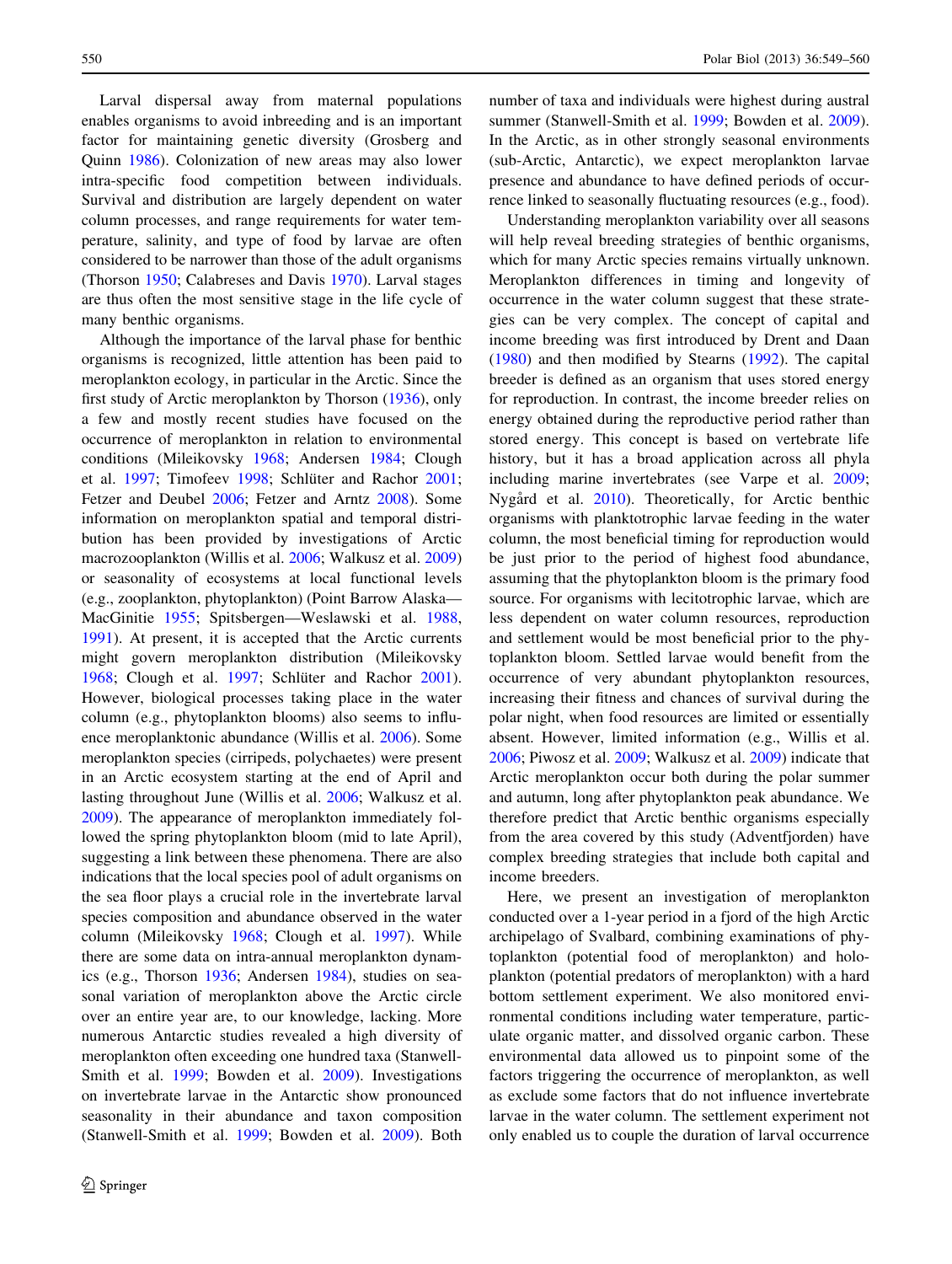<span id="page-2-0"></span>in the water column with estimates of settlement timing, but also gives us insight into the seasonality of colonization by benthic organisms.

### Materials and methods

#### Study area

Adventfjorden is a small fjord 8.3 km long and 3.4 km wide extending from Isfjorden on the west coast of Spitsbergen (Fig. 1). The fjord reaches its maximum depth of around 100 m at the mouth and is strongly influenced by the water masses of Isfjorden and by two rivers (Adventdalselva and Longyeardalselva). Water temperatures in the fjord range annually from  $-1$  to  $7^{\circ}$  C (Zajaczkowski et al. [2010](#page-11-0)). Salinity is variable due to high freshwater discharge from the rivers, ranging between 5 and 34 psu (Zajaczkowski et al. [2010](#page-11-0)). The suspension load brought into the fjord by the two rivers can reach more than 300 mg dm<sup> $^{-3}$ </sup> in the peak summer melting season (Zajaczkowski and Wlodarska-Kowalczuk [2007](#page-11-0)). In winter, the supply of terrigenous material to the fjord stops, as the rivers are frozen and the surface of the fjord is usually covered by fast ice. The bottom of the fjord is dominated by soft sediments. Macrobenthic communities in the fjord are dominated by soft bottom polychaetes and mollusks (Pawlowska et al. [2011](#page-10-0)), with patches of hard bottom fauna as well as a number of man-made constructions with associated rocky bottom habitat fauna including cirripeds, ascidians, and bryozoans (pers. observations). In the vicinity of the sampling sites in Isfjorden, there are large species pools of hard bottom fauna (pers. observations).

Two sampling sites (A and B, Fig. 1) approximately 1 km apart from each other were chosen for year-round



sampling access near to the town of Longyearbyen. Additional environmental data were also gathered at station C located east of station B, approximately 1 km apart from both stations, A and B (Fig. 1).

#### Plankton sampling and laboratory analysis

Each of the sites was sampled from January to December  $2007$  using a 10 dm<sup>3</sup> water sampler deployed near the ocean floor (at  $\sim$  6 m depth). Such sampling aimed at catchment of demersal larvae of benthic organisms which are hardly ever present in water column plankton samples. Sampling rates early in the year were on a bi-weekly scheduled, later (from August) the sampling rate was shifted to a monthly schedule. Water samples were sieved through a phytoplankton net with a mesh size of  $20 \mu m$  that allowed the capture of even very small larvae of benthic invertebrates. Sieved samples were immediately preserved in a buffered 4 % formaldehyde–seawater solution for later examination. Both phyto- and zooplankton (holo- and meroplankton) were counted and identified to the lowest taxonomic level possible using a microscope and stereomicroscope. All abundance data of meroplankton from the 10 dm<sup>3</sup> water sampler were scaled up to 1 m<sup>3</sup>.

# Settlement study

At each of the sites, two sets of settlement panels (three Perspex plates  $15 \times 15$  cm in each set, 2 cm space between each plate) were deployed vertically from the pier above the sea floor at a depth of  $\sim$  6 m. Panels were mounted to metal construction, which ensure their rigidity. Panels exchange was done from the pier with use of rope attached to the construction. One of the sets was left as a control/ reference for taxonomical investigations for the duration of the study period (1 year), while the other set of panels was changed according to the sampling schedule (bi-weekly to monthly, see above). Once retrieved, panels were taken into the laboratory for examination. Only one side of the panels was analyzed  $(225 \text{ cm}^2)$  as the mounting bars obstructed the other side surface and thus not fully exposed for colonization. All organisms on the panel were counted and identified to the lowest possible taxonomical level using a stereomicroscope. As most samples contained the juvenile forms of benthic organisms, the taxonomical resolution was often restricted to the phylum or class level (e.g., Hydrozoa, Bryozoa).

### Environmental variables

At each location, salinity and water temperature were measured using a Star-Oddi data logger. Measurements Fig. 1 Study site showing sampling locations were set at 30 min intervals throughout the study period.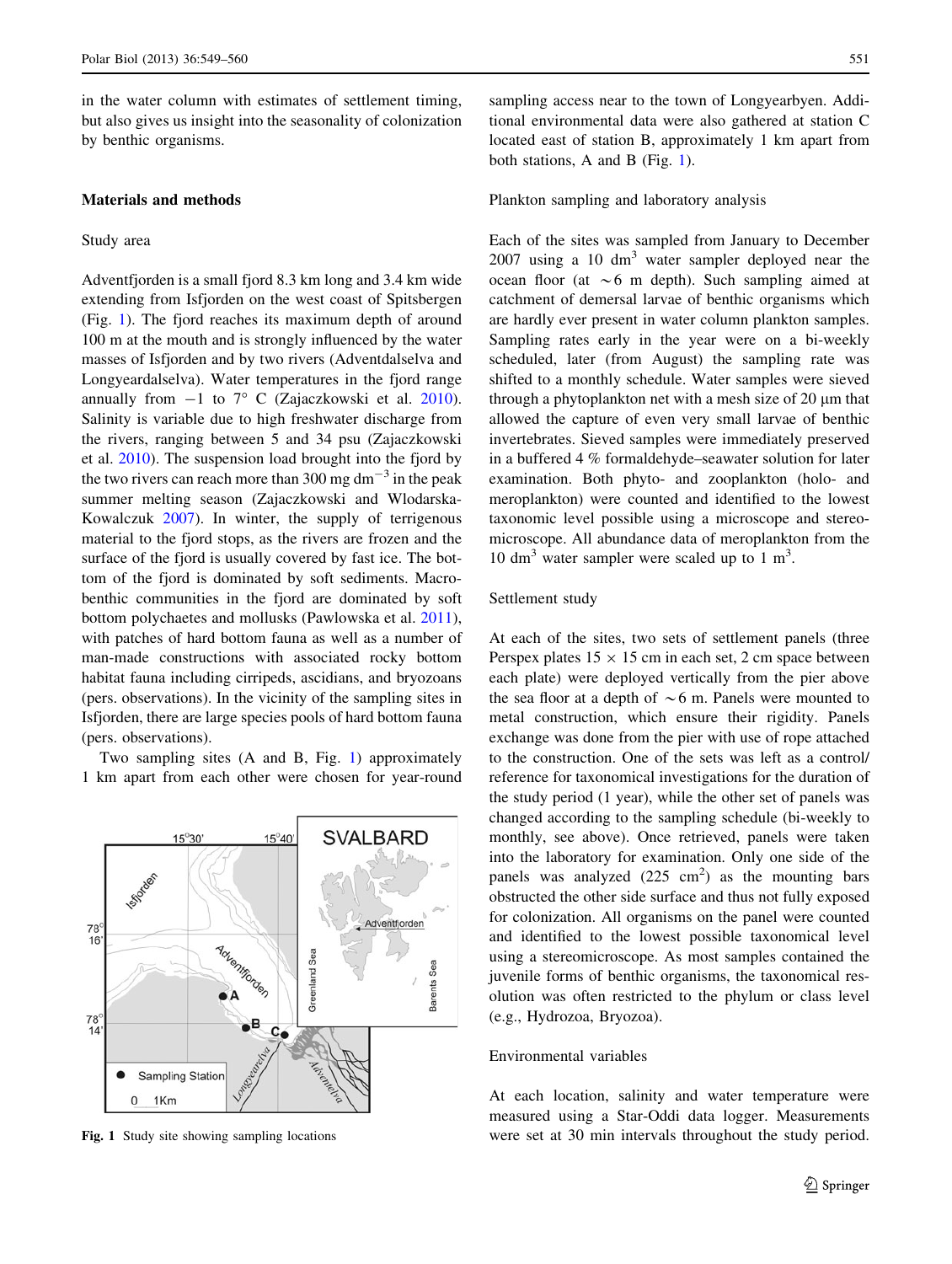Unfortunately, data from station B were impossible to retrieve due to a malfunction with the logger. Environmental variables including total particulate matter (TPM), particulate inorganic matter (PIM), particulate organic matter (POM), particulate organic carbon (POC), particulate organic nitrogen (PON), dissolved organic carbon (DOC), Chlorophyll a (Chl a), and phaeopigments (Phaeo) were measured at station C at 5 m depth. These measurements were taken six times over the year (06 Feb, 17 Apr, 22 May, 12 Jul, 14 Aug, and 24 Oct). For detailed methodology on sampling and laboratory analysis see Zajaczkowski et al. [\(2010](#page-11-0)). Ice cover was estimated visually and recorded during each plankton water sampling.

#### Data analysis

The PRIMER software package was used to compare meroplankton faunal composition between different seasons and sites. Based on a quantitative square root–transformed data matrix, the Bray–Curtis similarity measure for meroplankton composition was calculated (Bray and Curtis [1957\)](#page-10-0). The inter-relationship between samples was mapped using the ordination technique with non-metric, multidimensional scaling (nMDS). Samples where no larvae were present were not included in the nMDS analysis.

We used a one-way analysis of similarities (ANOSIM) to explore differences in assemblages of meroplankton and on settlement panels between the two investigated sites. The analysis was based on Bray–Curtis rank similarities between samples, calculated from square root–transformed abundance data.

Variability among abundance and taxon richness of meroplankton and on settlement panels between the sites were identified using a one-way analysis of variance (ANOVA). ANOVA was followed by a log  $(x + 1)$  data transformation to improve normality and homogeneity. Homogeneity was achieved for all sets of data (Levene's test: meroplankton taxa richness  $F > 0.01$ ,  $p = 0.993$ ; meroplankton abundance  $F = 0.264$ ,  $p = 0.609$ ; taxa richness on the settlement panels  $F = 0.28$ ,  $p = 0.592$ ; abundance on the settlement panels  $F = 0.03$ ,  $p = 0.848$ . ANOVA analysis and all plots were done with the use of Statistica 8.0 Software.

### Results

Diversity and seasonality of mero-, phyto-, holoplankton, and settlement

A total of 34 water samples were analyzed (17 samples each from locations A and B, see Fig. [1](#page-2-0)) over a 12-month period. In total 11 meroplanktonic taxa were recorded (11 at stn A, nine at stn B) representing at least six phyla (Table [1\)](#page-4-0). In total, meroplankton diversity over a year constituted 31 % of holoplankton taxa richness (36 taxa) and 50 % of that observed on settlement panels (22 taxa).

The occurrence of benthic larvae varied between the seasons (Fig. [2\)](#page-5-0). The highest total number of larvae was recorded in May at station B  $(22,200 \text{ indiv. m}^{-3})$  and in June at station A (43,900 indiv.  $m^{-3}$ ) (Fig. [2](#page-5-0)). During the winter months, from January until the end of March, no larvae were recorded in the water samples. Larvae first appeared in the water column at the end of March. From March on, the species richness gradually increased, reaching its maximum at station A at the end of April (five taxa) and at station B at the beginning of May (seven taxa) (Fig. [2\)](#page-5-0). For some meroplankton taxa including Gastropoda and Echinodermata, seasonality of occurrence was very pronounced (Fig. [3\)](#page-6-0). The majority of taxa had one distinct peak of abundance; however, taxa such as Bryozoa, Bivalvia and some Polychaeta had at least two peaks of abundance during the year (Fig. [3](#page-6-0)). The most abundant larvae were Cirripedia, reaching  $35,900$  indiv. m<sup>-3</sup> at stn A in June. The second most abundant were Bivalvia veligers reaching 14,700 indiv.  $m^{-3}$  at the end of June at stn B. The least abundant taxa were Bryozoa cyphonautes larvae, Gastropoda, and Polychaeta with 100 indiv.  $m^{-3}$  at their maximum of abundance (June, August–September, and March, respectively) (Fig. [3\)](#page-6-0).

The meroplankton taxonomic composition changed during the year (Fig. [4](#page-7-0)). Early spring assemblages were dominated by Polychaeta and Cirripedia larvae, while late summer/early autumn assemblages were dominated by mollusks.

Phytoplankton and holoplankton were observed in the water column throughout the year (Fig. [2](#page-5-0)). However, phytoplankton had a distinct peak of abundance in spring (April), while the holoplankton abundance peak followed and reached its maximum in May (stn B) and June (stn A). The number of phytoplankton taxa was highest in April (stn A - 27 taxa, stn B - 31 taxa). Patterns in holoplankton taxa number varied throughout the year, with peak values reached in June (stn A - 15 taxa, stn B  $-$  11 taxa) (Fig. [2](#page-5-0)).

During the course of the year, we recorded 22 taxa on settlement panels (17 taxa on panels deployed for the entire study period and seven on the biweekly or monthly deployed panels) (Table [1\)](#page-4-0). Bryozoans were the most species-rich group with 13 taxa recorded, while Hydrozoa, Copepoda, Ascidiacea, and Echinodermata were represented by only one taxon each (Table [1](#page-4-0)). Larvae first appeared on the settlement panels in February (spirorbid polychaetes, stn A). Hydrozoa, cheilostome bryozoans and spirorbid polychaetes were the last organisms to appear on the panels (November) during the study year. Unfortunately, we had no panels deployed in December. The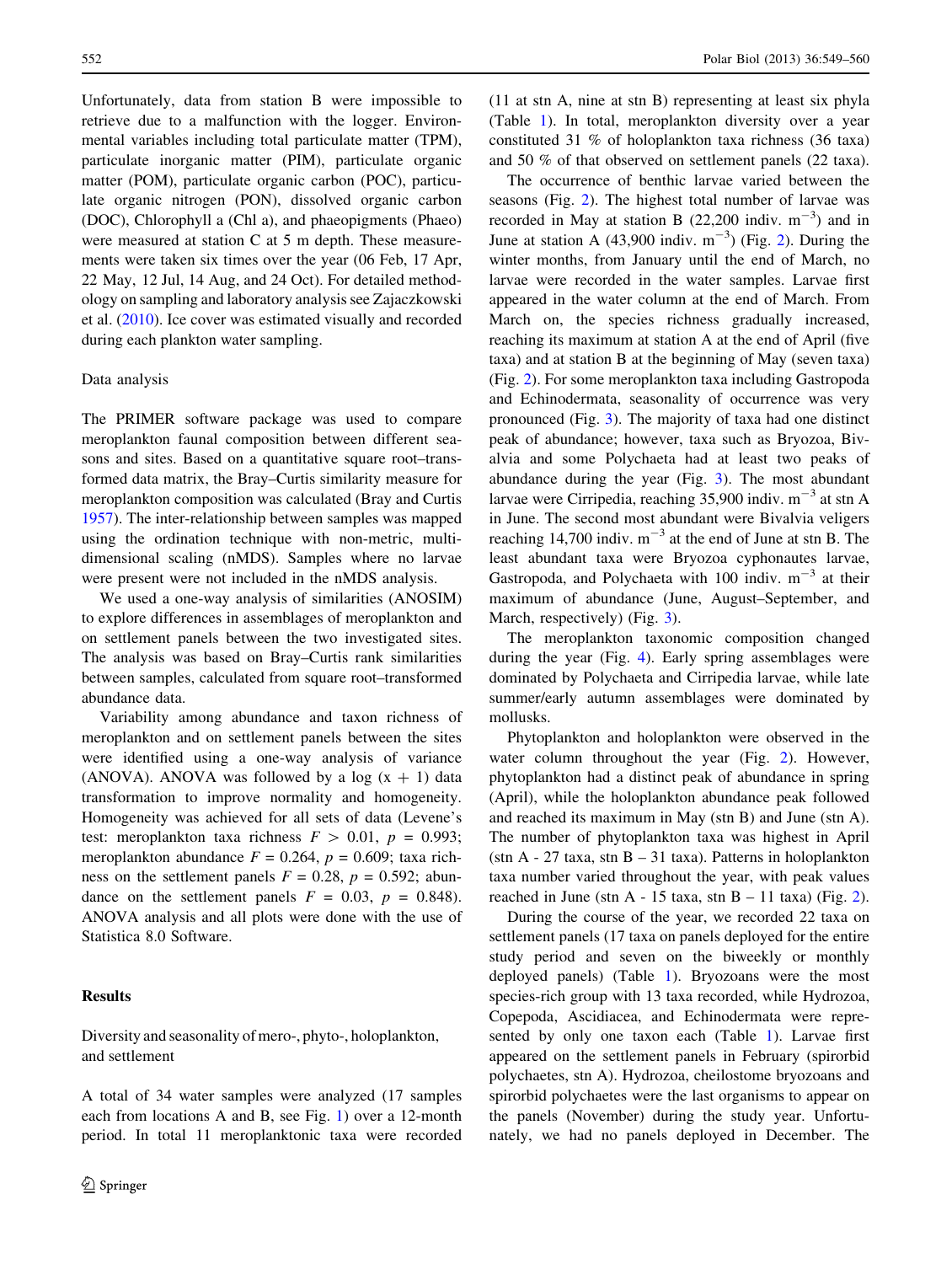<span id="page-4-0"></span>Table 1 Taxa of meroplankton present in water column and benthic taxa present on bi-weekly/monthly-changed settlement panels as well as on the settlement panels deployed as a controlled for 1 year from two study locations A and B (larvae type: L lecitotrophic, P planktotrophic, ? - unknown)

| Group         | Taxa (larvae type)             | Stn A                           |             |                | Stn B           |             |                |
|---------------|--------------------------------|---------------------------------|-------------|----------------|-----------------|-------------|----------------|
|               |                                | Meroplankton in<br>water column | Panels      |                | Meroplankton in | Panels      |                |
|               |                                |                                 | Seasonal    | After one year | water column    | Seasonal    | After one year |
| Polychaeta    | Circesi spirulum (L)           |                                 |             |                |                 |             | X              |
|               | Sabellidae indet. (?)          |                                 |             |                |                 |             | $\mathbf X$    |
|               | Spirorbidae indet. (L)         |                                 | $\mathbf X$ |                |                 | $\mathbf X$ |                |
|               | Spionidae indet. (P?)          | $\mathbf X$                     |             |                | $\mathbf X$     |             |                |
|               | Trochophorae indet. (P)        | $\mathbf X$                     |             |                | $\mathbf X$     |             |                |
|               | Larvae indet. $(?)$            |                                 |             |                | $\mathbf X$     |             |                |
| Hydrozoa      | Hydrozoa indet. (?)            |                                 | $\mathbf X$ |                |                 | $\mathbf X$ |                |
| Copepoda      | Harpacticoida indet. (?)       |                                 | $\mathbf X$ | $\mathbf X$    |                 | $\mathbf X$ |                |
| Ascidiacea    | Ascidiacea indet. (?)          |                                 | $\mathbf X$ |                |                 |             |                |
| Crustacea     | Semibalanus balanoides (P)     |                                 | $\mathbf X$ | $\mathbf X$    |                 | $\mathbf X$ | $\mathbf X$    |
|               | Cirripedia indet. (P)          | $\boldsymbol{x}$                |             |                | $\mathbf X$     |             |                |
| Mollusca      | Hiatella cf. arctica (?)       |                                 |             | $\mathbf X$    |                 |             | $\mathbf X$    |
|               | Bivalvia indet. (?)            |                                 | $\mathbf X$ |                |                 |             |                |
|               | Bivalvia veliger (P)           | $\mathbf X$                     |             |                | $\mathbf X$     |             |                |
|               | Bivalvia larvae indet. (?)     | $\mathbf X$                     |             |                | $\mathbf X$     |             |                |
|               | Gastropoda larvae indet. (?)   | X                               |             |                | $\mathbf X$     |             |                |
| Echinodermata | Larvae indet.                  | $\mathbf X$                     |             |                |                 |             |                |
| Bryozoa       | Callopora craticula (L)        |                                 |             |                |                 |             | $\mathbf X$    |
|               | Celleporella hyalina $(L)$     |                                 |             | $\mathbf X$    |                 |             | $\mathbf X$    |
|               | Cribrilina annulata (L)        |                                 |             | $\mathbf X$    |                 |             | $\mathbf x$    |
|               | Crisiella sp. $(L)$            |                                 |             |                |                 |             | $\mathbf X$    |
|               | Dendrobeania sp. (L)           |                                 |             | $\mathbf X$    |                 |             | X              |
|               | Harmeria scutulata (L)         |                                 |             | $\mathbf X$    |                 |             | $\mathbf X$    |
|               | Patinella sp. $(L)$            |                                 |             | $\mathbf X$    |                 |             | X              |
|               | Porella alba (L)               |                                 |             |                |                 |             | X              |
|               | Scrupocellaria cf. arctica (L) |                                 |             | $\mathbf X$    |                 |             | $\mathbf X$    |
|               | Scrupocellaria cf. scabra (L)  |                                 |             |                |                 |             | $\mathbf X$    |
|               | Tegella arctica (L)            |                                 |             | $\mathbf X$    |                 |             | $\mathbf X$    |
|               | Tegella armifera (L)           |                                 |             |                |                 |             | X              |
|               | Cheilostomata indet. (?)       |                                 | $\mathbf X$ |                |                 | $\mathbf X$ |                |
|               | Cyphonautes larvae (P)         | $\mathbf X$                     |             |                | $\mathbf X$     |             |                |
|               | Larvae indet. (?)              | $\mathbf X$                     |             |                | $\mathbf X$     |             |                |
| Larvae indet. | Trochophorae indet. I (?)      | $\mathbf X$                     |             |                | $\mathbf X$     |             |                |
|               | Trochophorae indet. II (?)     | $\mathbf X$                     |             |                |                 |             |                |
|               | Trochophorae indet. III (?)    | X                               |             |                | $\mathbf X$     |             |                |

maximum organism abundance on the panels was reached during summer months with peaks in July for both stations A and B. These peaks were mostly driven by the abundance of cirriped crustaceans (Semibalanus balanoides) which reached  $7,144$  indiv./225 cm<sup>2</sup>at stn A and 8,527 indiv./225  $cm<sup>2</sup>$  $cm<sup>2</sup>$  $cm<sup>2</sup>$ at stn B (Fig. 2). The number of taxa on settlement panels which were changed on a bi-weekly to monthly basis increased gradually from April until the end of the experiment (the end of November), reaching its maximum in July (five taxa at stn A and four taxa at stn B, see Fig. [2](#page-5-0)).

#### Spatial distribution

No statistically significant differences were found between the two stations for taxa richness of meroplankton ( $F_{(1, 47)}$  = 0.01,  $p = 0.894$ ) or settled taxa richness ( $F_{(1, 113)} = 0.85$ ,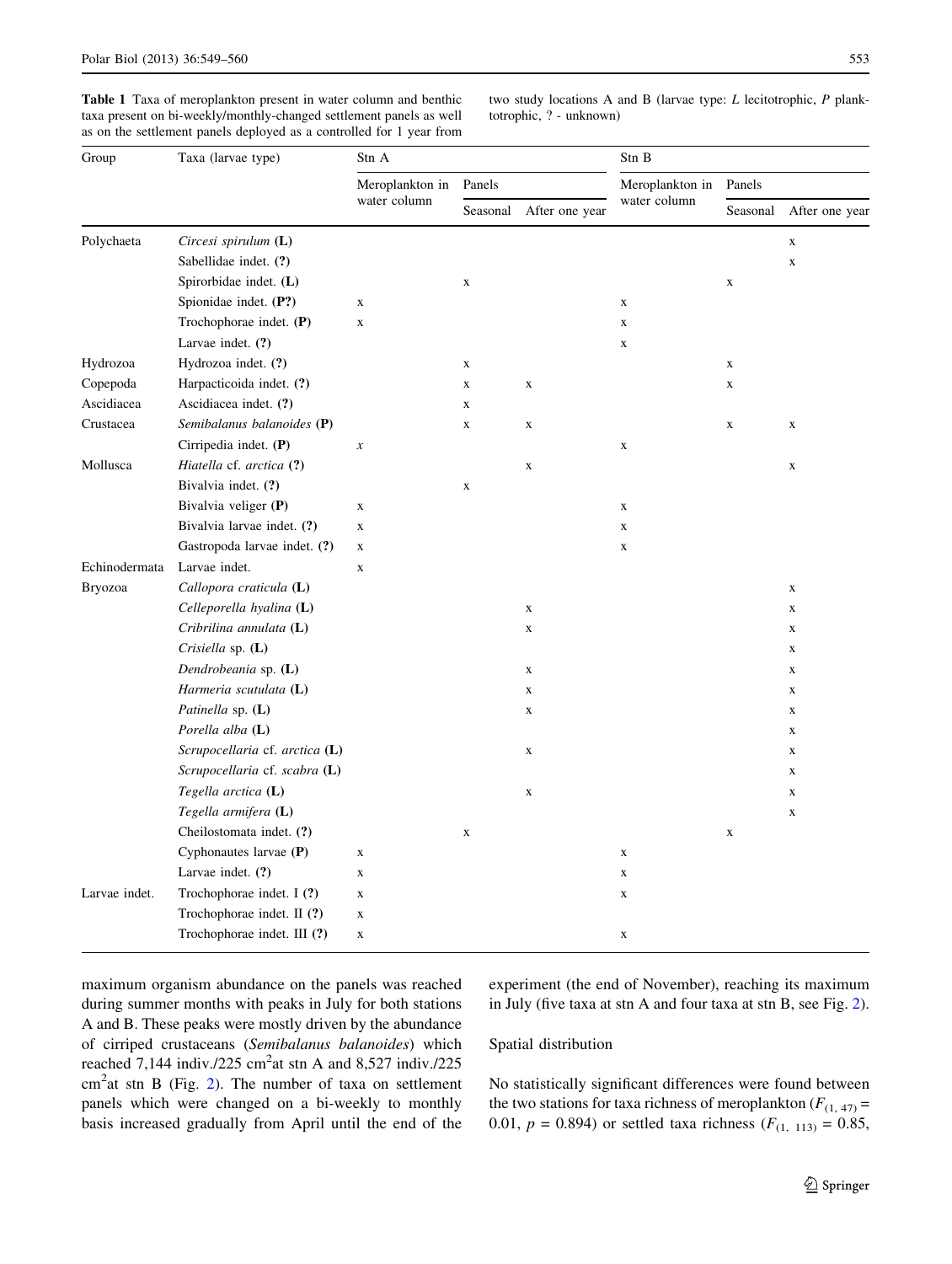<span id="page-5-0"></span>Fig. 2 Diversity and abundance of phyto-, holo-, and meroplankton as well as organisms on settlement panels at stn A and B. Bars represent standard deviation. Note that phyto-, holo-, and meroplankton abundance data are presented per sample which was volume of the water sampler  $(10 \text{ dm}^3)$ 



 $p = 0.356$ . Similarly, no statistically significant differences were found between the two stations for abundance of meroplankton ( $F_{(1, 47)} > 0.01$ ,  $p = 0.984$ ) or settled taxa  $(F_{(1, 45)} = 0.21, p = 0.643)$ . ANOSIM tests indicated no difference in species composition of meroplankton  $(R =$  $-0.045$ ,  $p = 0.954$ ) or between settled taxa ( $R = -0.062$ ,  $p = 0.739$ ) among stations A and B. This was also confirmed for meroplankton assemblages by a MDS plot. The MDS analysis revealed similar patterns for samples from both sites where species composition followed changes from early spring to autumn (Fig. [4](#page-7-0)). The similarity of the results indicates reasonable homogeneity of environmental conditions for the study area that therefore allows us to use

environmental variable measurements taken from a nearby location.

# Environmental variables

All measured environmental variables varied seasonally (Fig. [5](#page-8-0)). Sea water temperatures were highest during the summer months, reaching up to  $8.3^\circ$  C in July, and were lowest in winter (February) and spring months (April), reaching  $-1.5^\circ$  C. Salinity was lowest in July and August. While total particulate matter (TPM), particulate inorganic matter (PIM), and particulate organic nitrogen (PON) reached their maxima during the summer months, other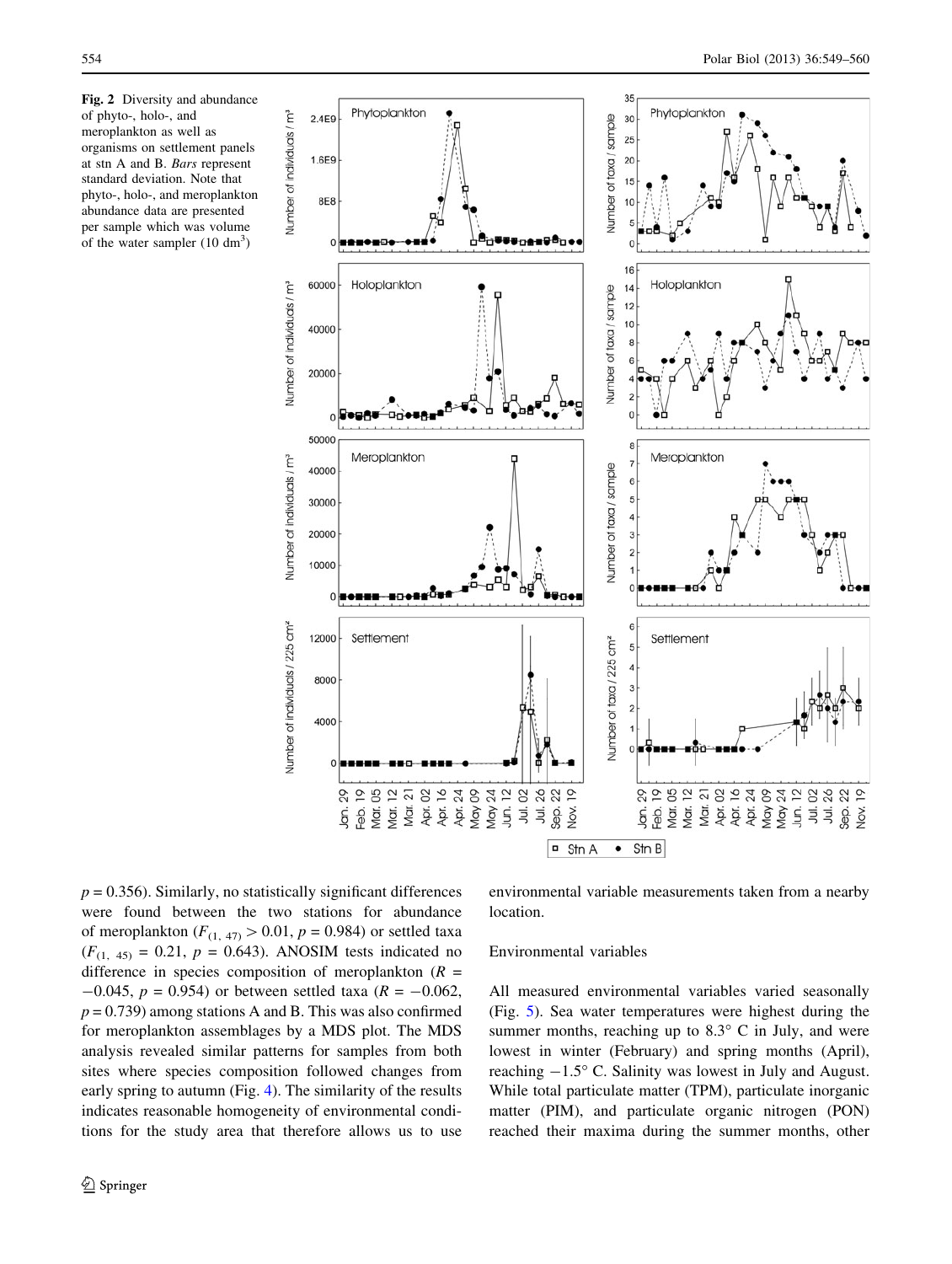<span id="page-6-0"></span>Fig. 3 Seasonal abundance of benthic invertebrate larvae in the water column at stn A and B

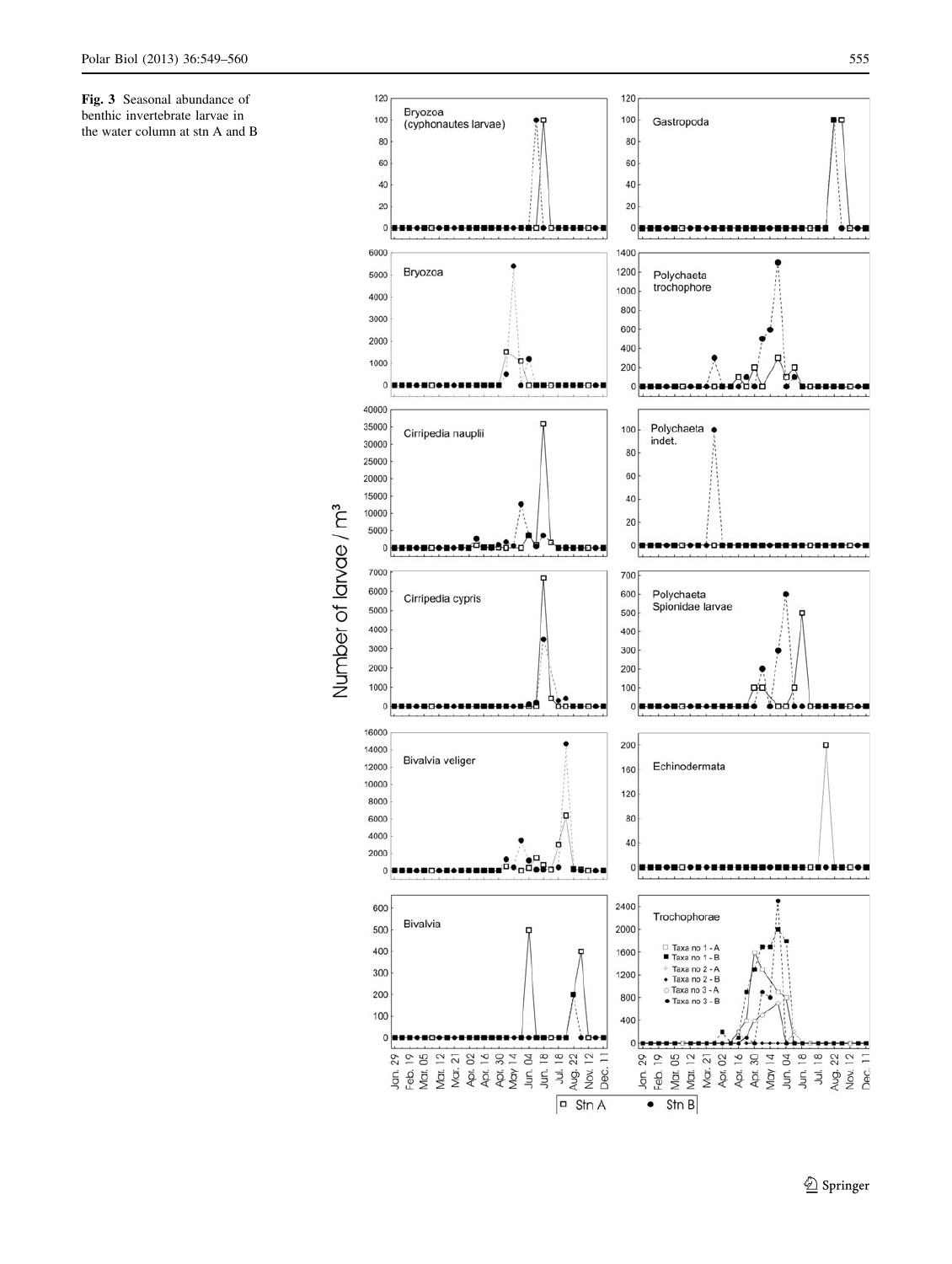<span id="page-7-0"></span>

Fig. 4 Multi-dimensional scaling *plot* based on square root abundance data transformation of Bray–Curtis similarities between the assemblages of invertebrate larvae present in water column sampled during whole year from two locations: A (white boxes) and B (gray boxes)

parameters including particulate organic matter (POM), particulate organic carbon (POC), Chlorophyll a (Chl a), and phaeopigments (Phaeo) peaked in spring. Only dissolved organic carbon (DOC) reached its maximum in the winter. In the majority of cases, all size-fractioned measurements followed the same trends. Exceptions included POC and PON where the largest fractions  $(>20 \mu m)$ reached their maxima in the spring, in contrast to the rest of the fractions which peaked in the summer. During the period of this study, there was no ice cover recorded at study localities.

#### Discussion

To our knowledge, this study is the first investigation of Arctic meroplankton occurrence over a full 1-year period in conjunction with environmental variables. Although Thorson [\(1936](#page-11-0)) study in Northeastern Greenland also indicated strong seasonal fluctuations in benthic larvae occurrence, but did not couple their presence with environmental conditions to the same extent as this investigation.

Our study revealed 11 meroplankton taxa in the water samples. However, based on our settlement experiment, we were able to identify a total of 22 taxa, suggesting that the number of meroplankton taxa occurring in the plankton is much higher than our water samples estimates. Some of the taxa recorded on the panels were not present in our meroplankton water samples (e.g., Hydrozoa, Ascidians) even though we collected water samples just above the sea floor. In addition, it is worth noting that some of the larvae present in the water column could belong to species which inhabit soft bottom and would never settle on the firm substrate as panels. These results might indicate that some of the species recorded on the panels may have a very narrow presence in the planktonic phase or present in the upper part of the water column. Therefore, the species may not have been captured by our water sampling schedule or near bottom water sampling or may not have originated from pelagic larvae but rather from demersal larvae developing near the panels (Thorson [1936](#page-11-0); Mileikovsky [1971](#page-10-0); Harvey et al. [1995\)](#page-10-0). Indeed, the majority of species recorded on the control panels left at the study sites for 1 year were bryozoans, which have no feeding lecitotrophic larvae and are known to have in majority of cases demersal development (Ryland [1974](#page-11-0)). Such larvae have hardly ever previously been recorded in Arctic plankton studies, most likely owing to their near bottom demersal occurrence (e.g., Piwosz et al. [2009;](#page-11-0) Walkusz et al. [2009\)](#page-11-0).

The diversity of meroplankton observed in the water column was low in comparison to other Arctic locations: 12 taxa in the White Sea (Günther and Fedyakov [2000\)](#page-10-0), 42 taxa in the North Greenland fjord (Andersen [1984\)](#page-10-0), 44 taxa in the Kara Sea (Fetzer and Arntz [2008](#page-10-0)). The comparatively low number could be due to the influence of the local environmental conditions. Increased temperature and decreased salinity in comparison with in situ recorded values of these parameters lowered the survival rate of spirorbid polychaete larvae from the White Sea (Ushakova [2003](#page-11-0)). Salinity levels close to 5 psu were lethal for these larvae. Adventfjorden is highly influenced by ice and freshwater discharge from rivers, which also supplies the fjord with a high level of suspended particulate matter in the summer. The high rate of freshwater discharge appears to cause a strong seasonal drop in salinity in the summer, while no ice was present throughout the period of this study (Fig. [5\)](#page-8-0). Additionally, summer discharge of riverine-suspended matter may have lowered the area of hard bottom habitat suitable for settlement. Coverage by inorganic particles combined with a drop in salinity has caused a high level of osmotic stress or even mortality in benthic invertebrates in nearby fjord to our study area Kongsfjorden (Zajaczkowski and Legezynska [2001\)](#page-11-0). This could lead to reduced local biodiversity, resulting in the lower observed meroplankton taxon richness.

In addition to above-mentioned factors, sampling methodology might play a role in the observed low meroplankton biodiversity. This study was based on meroplankton samples undertaken from a total volume of 340  $dm<sup>3</sup>$  of sea water, while Andersen [\(1984\)](#page-10-0) investigation (42) species) was based on number of net hauls where the minimum of water sieved was 8,400 dm<sup>3</sup>. Also Fetzer and Arntz [\(2008](#page-10-0)) (44 species) obtained samples from several locations with the minimum hauled volume of  $2,652 \text{ dm}^3$ .

Despite methodological limitations, this study has shown that meroplankton species richness and abundance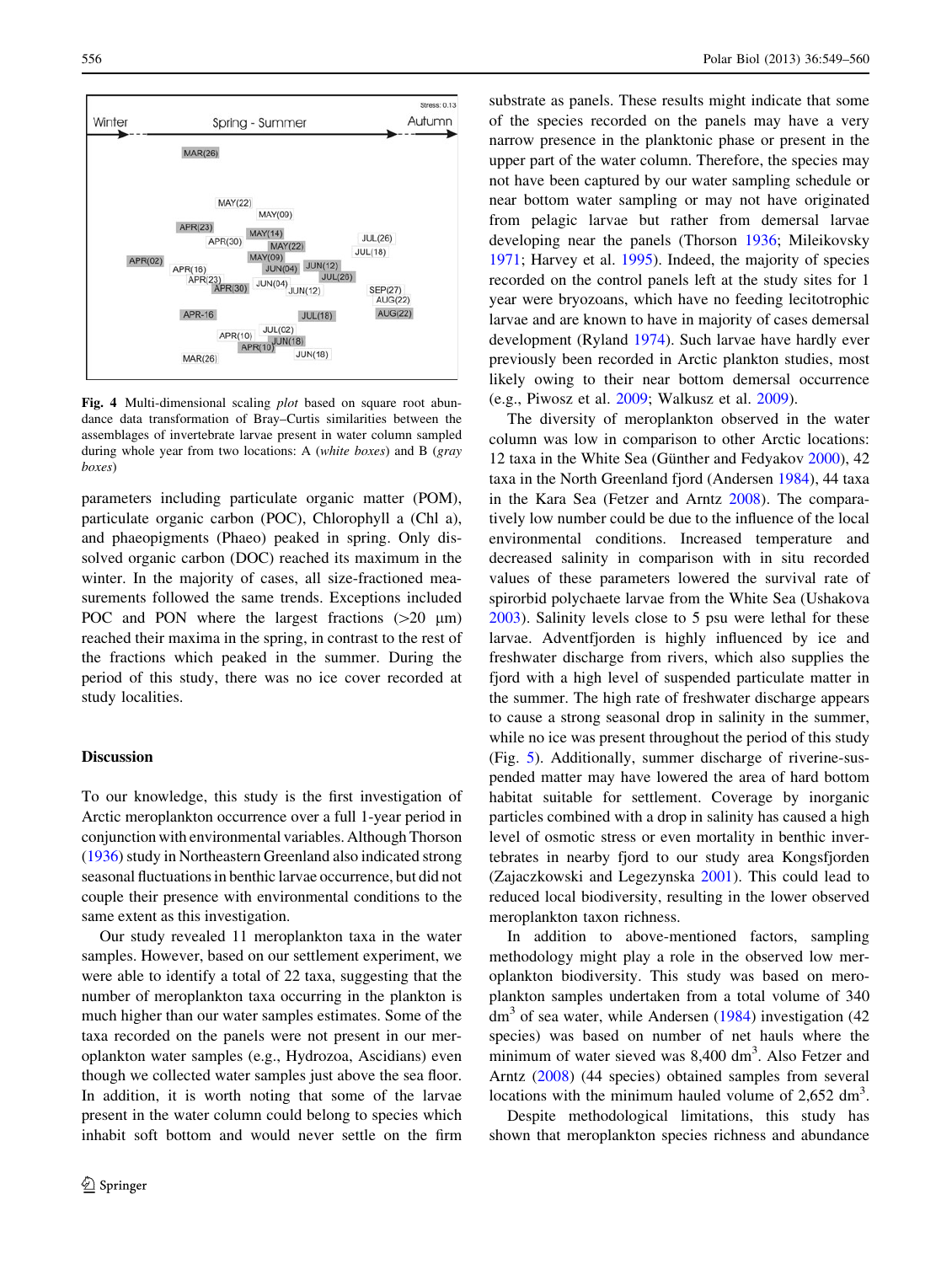<span id="page-8-0"></span>Fig. 5 Concentration of suspended particles at study locality (stn C) including total particulate matter (TPM), particulate inorganic matter (PIM), particulate organic matter (POM), particulate organic carbon (POC), particulate organic nitrogen (PON), dissolved organic carbon (DOC), Chlorophyll a (Chl a), and Phaeopigments (Phaeo) as well as sea water temperature and salinity (two last parameters were measured at station A)

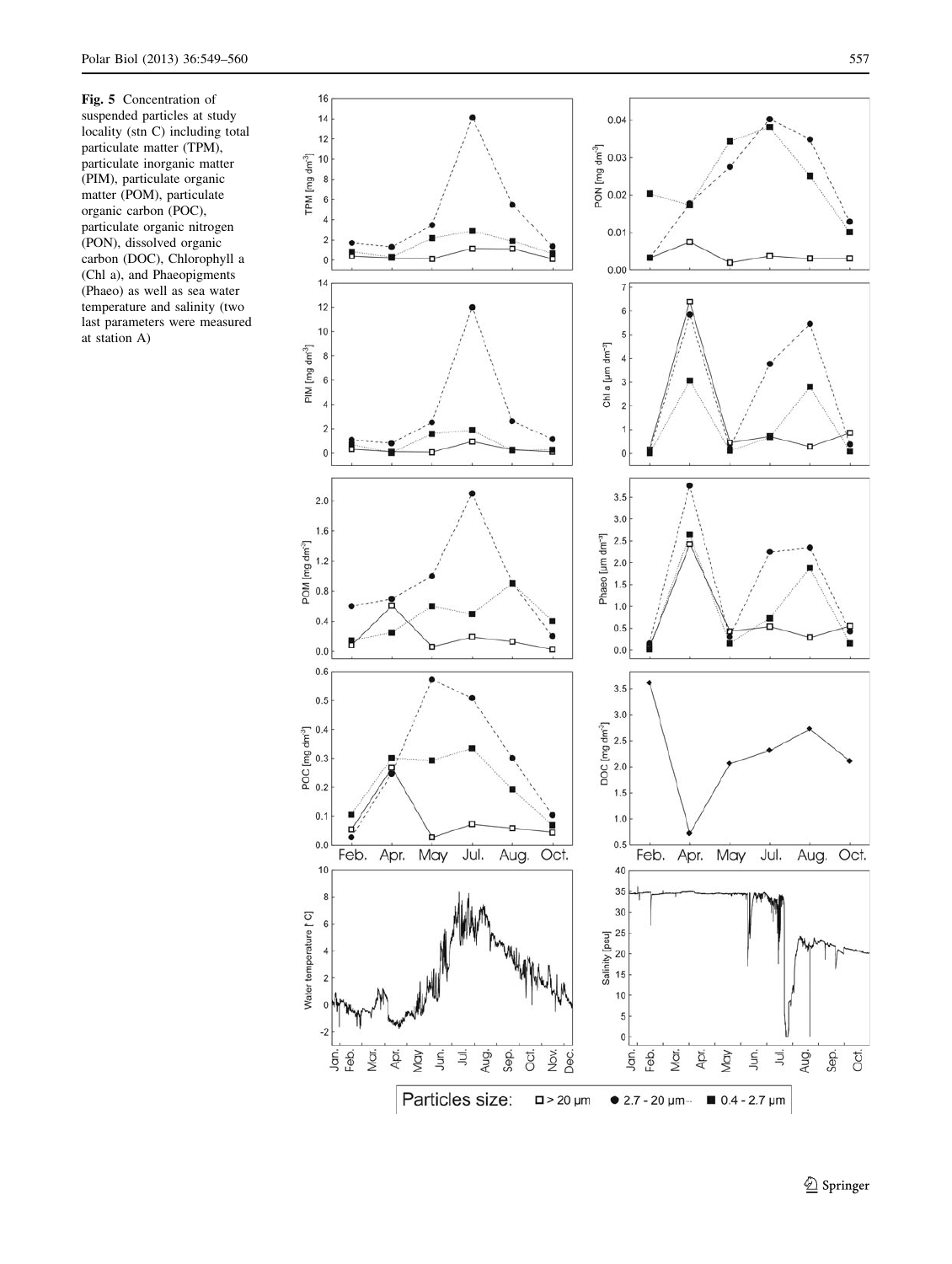<span id="page-9-0"></span>

Fig. 6 Annual cycle of benthic larvae taxa present in the water column and their recruitment duration on hard substrate in relation to phyto- and zooplankton blooms

have defined seasonal pulses of occurrence during a year (Figs. [2,](#page-5-0) [3](#page-6-0) and 6). Although meroplankton was absent from the water samples during winter months, we still observed some settlement on the panels during these months. Similar situations have been observed in other strongly seasonal systems including Northeast Greenland (Thorson [1936](#page-11-0)), the subarctic environment of Godthåbsfjord in Southwest Greenland (Smidt [1979](#page-11-0)), and the Antarctic (Stanwell-Smith et al. [1999;](#page-11-0) Bowden et al. [2009\)](#page-10-0). It appears that larvae are present in low numbers in the water column year-round with a pronounced peak occurrence in summer months.

None of the meroplankton taxa maxima (except for bryozoan larvae) coincided exactly with the phytoplankton bloom. In the majority of cases, meroplankton were present in the water column during an abundance of other potential food sources as indicated by POM, PON, DOC, Chlorophyll a, and phaeopigments peaks rather than the phytoplankton bloom. This suggests that the timing of larval release in most taxa with planktonic larval development is coupled with the seasonal pulse of primary production, albeit not always with the main phytoplankton peak occurrence. These observations also suggest that maternal organisms might use the energy input from the phytoplankton bloom to release larvae (as income breeders), which would explain the observed delay in peak of meroplankton occurrence for some of the taxa.

Settlement on hard substrate occurs soon after the peak occurrence of meroplankton in the water column. An example of a different strategy is apparently spirorbid polychates for which we observed recruitment on the panels during the winter months. Since these organisms do not possess feeding larvae (Uschakova [2003\)](#page-11-0), they are fully independent of nutrient presence in the water column. Their recruitment in winter would lower the risk of interspecific competition for space, which may be associated with the summer peak in settlement (Fig. [2](#page-5-0)) and reduce the risk of predation. For the other Arctic meroplankton groups, especially those with planktotrophic larvae, biological parameters such as predation seem unlikely to be of a primary influence, as abundance peaks coincided with zooplankton blooms, which are believed to include the main predators of invertebrate larvae (Tönnesson and Tiselius [2005](#page-11-0) and references therein). Well-known predatory plankton species like chaetognaths occurred in our samples in June. Therefore, in general, breeding among Arctic organisms seems to be a trade-off between fecundity and offspring survival. Several authors (e.g., Todd and Doyle [1981](#page-11-0)) have suggested that reproduction is timed to maximize food availability for the settling juveniles rather than larvae. This is particularly likely if the juveniles depend on a specific seasonally limited type or size of food. In our case, settlement of most larvae occurred later in the season (maxima in July) and in much lower quantities during winter and early spring, yet after the phytoplankton bloom (Figs. [2](#page-5-0), 6), and therefore was not coupled with maximum food availability associated with it. A similar situation was observed in the Antarctic (Bowden [2005,](#page-10-0) Bowden et al. [2009\)](#page-10-0), and it was suggested that post-settlement juveniles feed on nanophytoplankton cells present year-round in the water column.

Some studies suggest that temperature and salinity may trigger reproduction of benthic organisms, for example, in Spionids polychaeta larvae (Blake and Arnofsky [1999](#page-10-0)). Temperature increase stimulates faster development of Antarctic invertebrate larvae (Hoegh-Guldberg and Pearse [1995](#page-10-0)). Hoegh-Guldberg and Pearse [\(1995](#page-10-0)) suggest that this factor may override the importance of food availability. In our Arctic study, peak reproduction occurred during periods when the water temperature was highest over a prolonged period of time. During the study period, short-term temperature increases and then subsequent temperature drops were recorded in early spring (Fig. [5](#page-8-0)), yet these did not trigger any mass occurrence of meroplankton. Similarly, Thorson [\(1936](#page-11-0)) in Northeast Greenland and Pearse and Lockhart [\(2004](#page-10-0)) in Antarctica suggested that increased summer water temperature has no direct effect on timing of reproduction in marine invertebrates. It therefore appears that physical factors (water temperature and salinity) did not influence these processes directly in these areas. Yet, phytoplankton occurrence and other organic parameters associated with it (e.g., chlorophyll a) in the Arctic are triggered by a combination of certain surface irradiance values and stratification of the water column. These on the other hand are driven by a combination of water temperature and ice cover; therefore, they may have an indirect influence on meroplankton presence (Sakshaug et al. [2009\)](#page-11-0).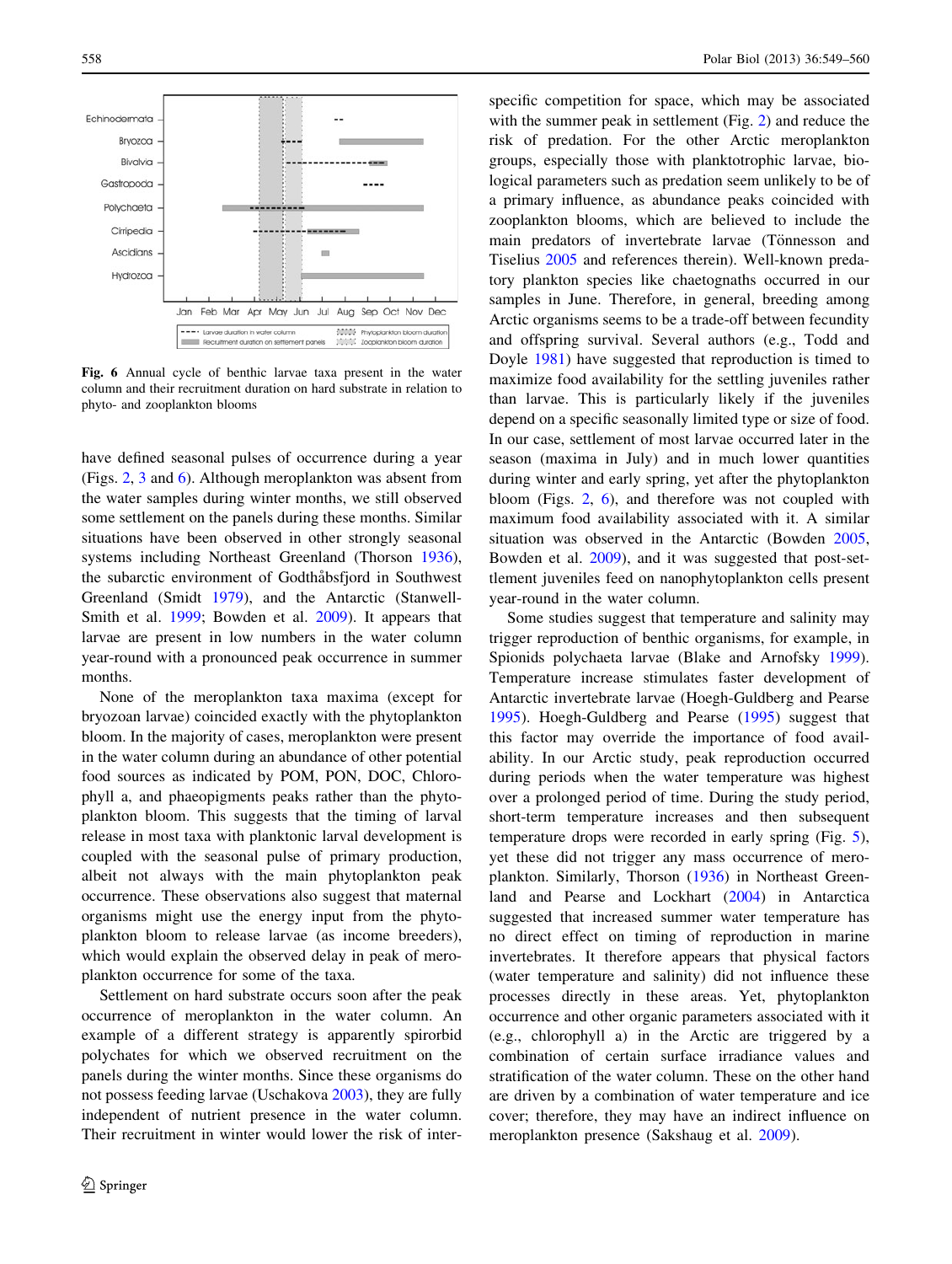#### <span id="page-10-0"></span>**Conclusions**

This study, as well as similar previous studies from other strongly seasonal systems (Antarctic, sub-Arctic, and other Arctic locations), found meroplankton occurrence fluctuating both in terms of taxon richness and abundance over the annual cycle. However, while in the Antarctic the planktotrophic larvae were observed throughout the year, we have not observed such a phenomenon in our investigation. Most of the meroplankton seasonal occurrence seems to be driven by spring and summer nutrient availability in the water column. However, our settlement experiment recorded recruitment also in the winter and thus further stresses that winter ecology in the high Arctic is a major gap in our current knowledge and understanding of Arctic marine ecosystems (e.g., Berge et al. 2009, 2012). Additionally, these results reveal strategies in the life history of Arctic benthic organisms. Some organisms appear to be capital breeders (Polychaeta, Cirripedia) and offspring had progressed to developmental stages that could feed to some degree on the phytoplankton bloom (Fig. [6](#page-9-0)). The adults likely use the stored energy gained before mass occurrence of phytoplankton. Some Bryozoa and Bivalvia breed directly after the phytoplankton bloom (Fig. [6](#page-9-0)). Other groups of organisms (Echinodermata, Gastropoda) have delayed breeding in relation to the phytoplankton bloom (Fig. [6](#page-9-0)). Both strategies indicate adult organisms to be income breeders or utilizing a mixture of capital and income breeding strategies regulating reproduction by food abundance. With this study, we were able to show diverse breeding strategies in Arctic benthic organisms. More detailed quantifications of the timing of reproduction in benthic organisms are necessary to obtain a broader view of Arctic life history strategies. This will require high resolution of meroplankton identification, which is often hindered by morphological limitations. New methodologies combining molecular techniques and morphological analyses will increase the accuracy of meroplankton taxonomic resolution.

Acknowledgments The authors wish to thank Suzanne ''Williams,'' Stephen Jewett and two anonymous reviewers' for comments and corrections leading to an improved manuscript. This study has been completed thanks to a grant from the Polish Ministry of Science and Higher Education (396/N-EOL-ENC/2009/0).

Open Access This article is distributed under the terms of the Creative Commons Attribution License which permits any use, distribution, and reproduction in any medium, provided the original author(s) and the source are credited.

#### References

Andersen OGN (1984) Meroplankton in Jørgen Brønlund Fjord, North Greenland. Medd om Gronland 12:1–25

- Berge J, Cottier F, Last KS, Varpe O, Leu E, Soreide J, Eiane K, Falk-Petersen S, Willis K, Nygard H, Vogedes D, Griffiths C, Johnsen G, Lorentzen D, Brierley A (2009) Diel vertical migration of Arctic zooplankton during the polar night. Biol Let 5:69–72
- Berge J, Båtnes AS, Johnsen G, Blackwell SM, Moline MA (2012) Bioluminescence in the high Arctic during the polar night. Mar Biol 159:231–237
- Blake JA, Arnofsky PL (1999) Reproduction and larval development of the spioniform Polychaeta with application to systematics and phylogeny. Hydrobiologia 402:57–106
- Bowden DA (2005) Seasonality of recruitment in Antarctic sessile marine benthos. Mar Ecol Prog Ser 297:101–118
- Bowden DA, Clarke A, Peck LS (2009) Seasonal variation in the diversity and abundance of pelagic larvae of Antarctic marine invertebrates. Mar Biol 156:2033–2047
- Bray JR, Curtis JT (1957) An ordination of the upland forest communities of southern Wisconsin. Ecol Monogr 27:325–349
- Calabreses A, Davis HC (1970) Tolerances and requirements of embros and larvae of bivalve molluscs. Helgolander Wiss Meeresunters 20:553–564
- Clough LM, Ambrose WG, Ashjian CJ, Piepenburg D, Renaud PE, Smith SL (1997) Meroplankton abundance in the Northeast Water Polynya: insights from oceanographic parameters and benthic abundance patterns. J Mar Syst 10:343–357
- Drent RH, Daan S (1980) The prudent parent: energetic adjustments in avian breeding. Ardea 68:225–252
- Fetzer I, Arntz WE (2008) Reproductive strategies of benthic invertebrates in the Kara Sea (Russian Arctic): adaptation of reproduction modes to cold water. Mar Ecol Prog Ser 356:189–202
- Fetzer I, Deubel H (2006) Effect of river run-off on the distribution of marine invertebrate larvae in the southern Kara Sea (Russian Arctic). J Mar Syst 60:98–114
- Grosberg RK, Quinn JF (1986) The genetic control and consequences of kin recognition by the larvae of a colonial marine invertebrate. Nature 322:456–459
- Günther CP, Fedyakov FV (2000) Seasonal changes in the bivalve larval plankton of the White Sea. Senckenb Marit 30:141–151
- Harvey M, Bourget E, Legault C, Ingram RG (1995) Short-term variations in settlement and early spat mortality of Iceland scallop, Chlamys islandica (O.F. Müller). J Exp Mar Biol Ecol 194:167–187
- Hoegh-Guldberg O, Pearse JS (1995) Temperature, food availability, and the development of marine invertebrate larvae. Am Zool 35:415–425
- IPCC (2007) Climate change 2007. The Intergovermental Panel on Climate Change 4th assessment report. [www.ipcc.ch](http://www.ipcc.ch)
- MacGinitie G (1955) Distribution and ecology of the marine invertebrates of Point Barrow, Alaska. Smithsonian Miscellaneous Collections 128:1–201
- Mileikovsky SA (1968) Distribution of pelagic larvae of bottom invertebrates of the Norwegian and Barents Sea. Mar Biol 1:161–167
- Mileikovsky SA (1971) Types of larval development in marine bottom invertebrates, their distribution and ecological significance: a re-evaluation. Mar Biol 10:193–213
- Nygård H, Wallenschus J, Varpe Ø, Camus L, Berge J (2010) Annual routines and life history of the amphipod Onisimus litoralis: sesonal growth, body composition and energy budget. Mar Ecol Prog Ser 417:115–126
- Pawlowska J, Wlodarska-Kowalczuk M, Zajaczkowski M, Nygård H, Berge J (2011) Seasonal variability of meio- and macrobenthic standing stocks and diversity in an Arctic fjord (Adventfjorden, Spitsbergen. Polar Biol 34:833–845
- Pearse JS, Lockhart SJ (2004) Reproduction in cold water: paradigm changes in the 20th century and a role for cidaroid sea urchins. Deep-Sea Res II 51:1533–1549